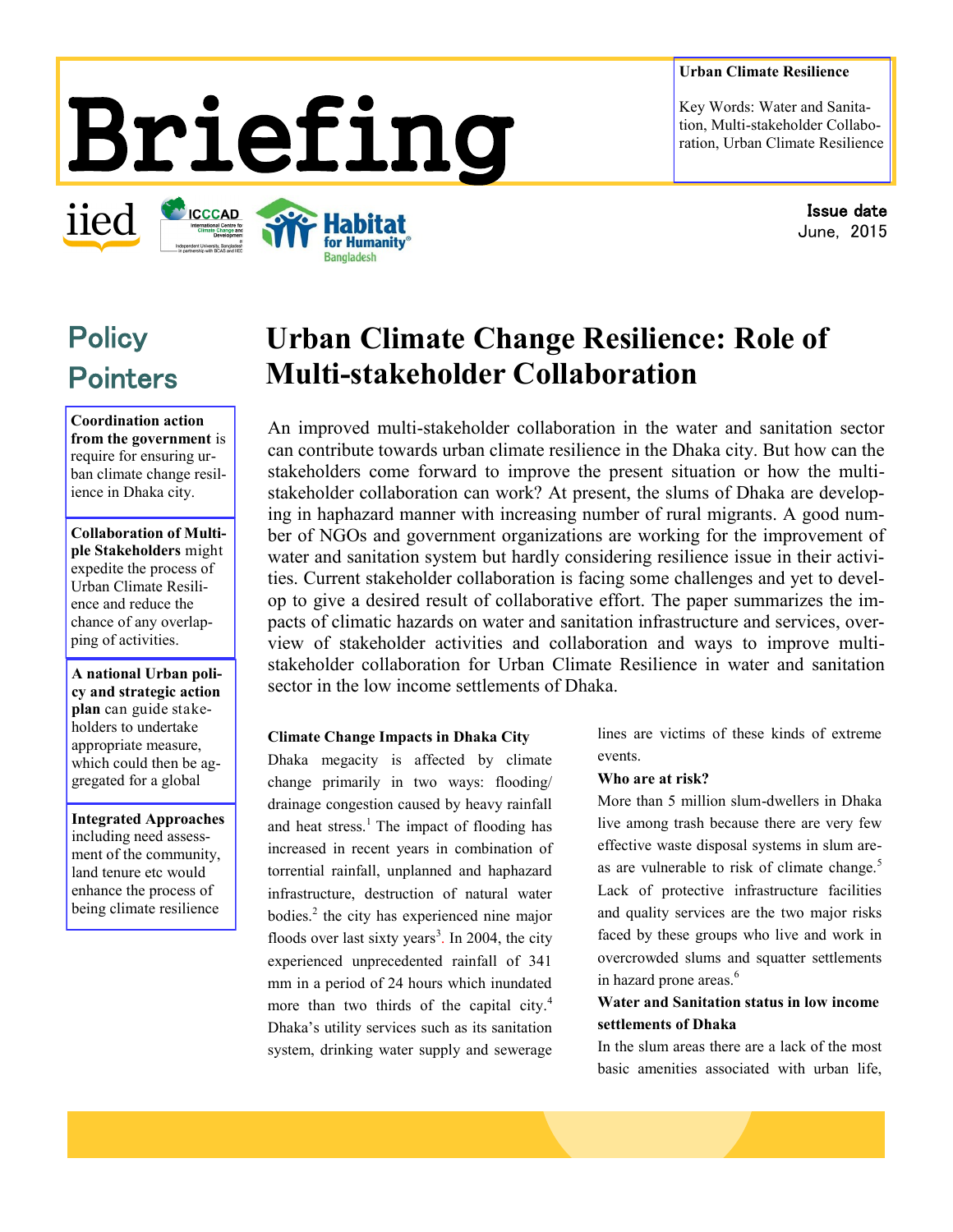# Briefing Page 2

such as running water, sewage systems, toilet facilities and waste disposal services.<sup>7</sup> The existing problems according to current research findings are as fol $lows.<sup>8</sup>$ 

Poor quality of services and inadequate supply of water due to problems in the collection point of DWASA e.g. leakage in pipe and no coverage in the slum areas.

Lack of access to improved sanitation. Contamination of pond ditches and lakes by hanging latrines

During the time of flooding or water logging the sufferings increased as the waste from unsanitary latrine or sewerage pipe overflows

The women and children are more vulnerable to those adverse situations as women are responsible for household activities and lack of toilet facilities also hampers the maintenance of menstrual hygiene

# **Challenges in Implementation of WATSAN Projects**

There is no security of land tenure of the slum dwellers. The land owners either government or the individuals have the right to evict them for any developing activities. That is why fear of eviction forbade developing the infrastructure by their own financing.

High installation cost of water and sanitation infrastructure which is not affordable to slum dwellers

Interference by powerful people and local "mastaans" in water supply

Illegal water businesses, water is sold at a higher rate

Inadequate coordination among Government organizations and ministries

# **Present Status of Stakeholder Collaboration**

Only project based collaboration existing among few of the stakeholders mostly NGOs. During implementing projects collaboratively they take support from Community Based organizations (CBOs), community people and government officials. Moreover, there is no long term approach considering the probable impact of climate change.

#### **Positive sides of stakeholder collabo-**



#### **Figure 1: Stakeholders in urban water and sanitation**

#### **ration**

-It reduces the chance of overlapping of activities as the works are well distributed

-It enhances communication, knowledge base, networking and diversity in work -It considers the opinion of different groups of people

-It strengthens NGOs to approach any mandate to government

#### **Limitations of collaboration**

**-**Sometimes it becomes time consuming because when working in collaboration there can be a wait for the consent of the partners affecting the working time. -It is also found that differences in the financial year of the partner organizations have impacts on the work.

#### **Policy Recommendations**

To improve resilience in the water sanitation sector it is necessary to have multilevel collaboration.

Since many different actors, including community members and government and non-government agencies, are responsible, a concerted effort among these actors interacting at different levels is required.<sup>10</sup> The following recommendations can be followed for designing policy for multi-stakeholder collaboration in urban climate resilience.

#### **1. Government to play the key role**

Since government organizations are responsible for maintaining the water and sanitation of the Dhaka city, it is the responsibility of the government to play a key role for implementing resilience. To make the city climate resilient and ensure development, it is necessary to have an all round effort from all the stakeholders ranging from community people, government, NGOs, policy, advocacy and research institution etc.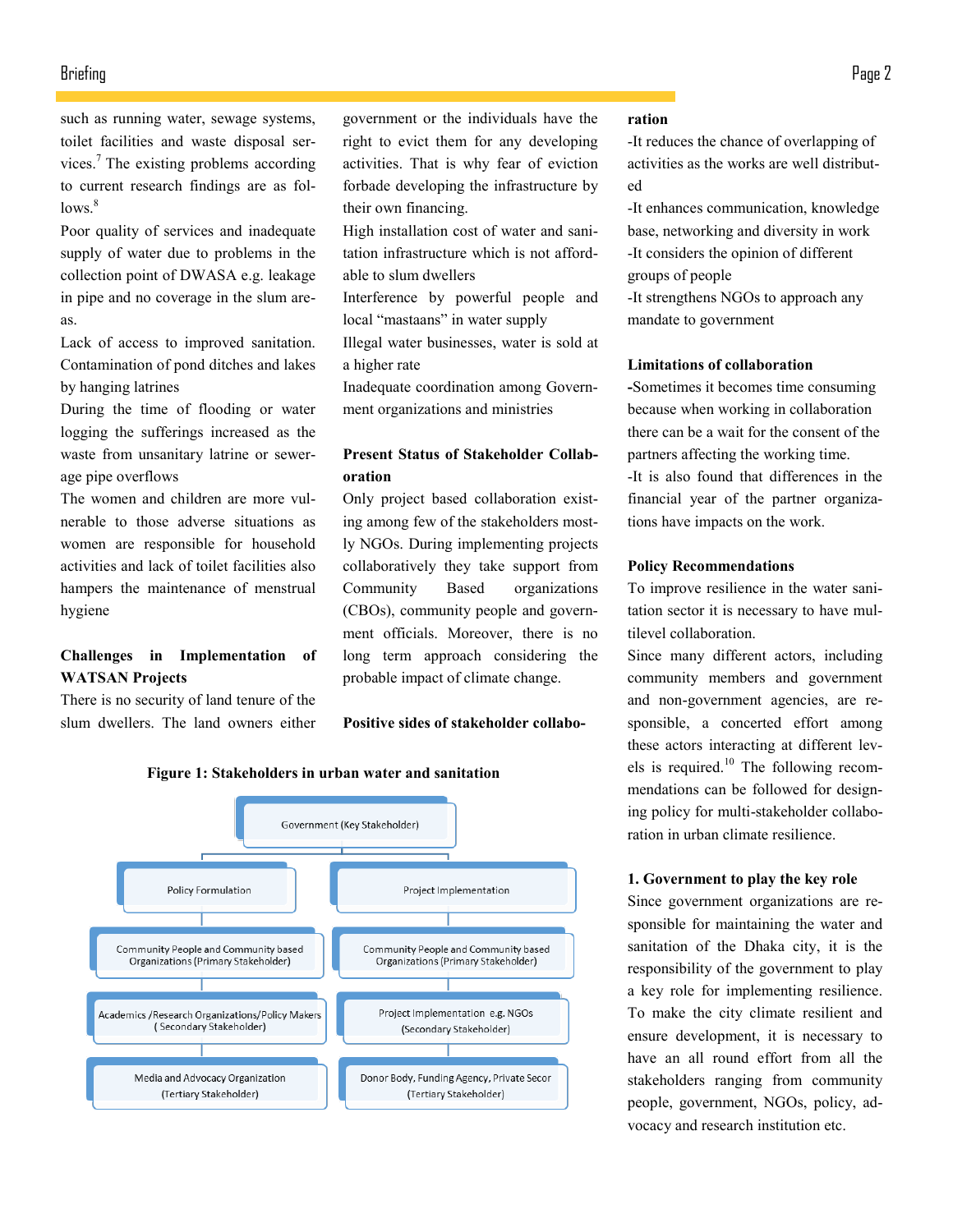# Briefing Page 3

#### **2. Develop an urban policy guideline**

It is necessary to have platform of all those stakeholders who will approach to the government about the policy and land tenure ship of the urban poor. The first and foremost responsibility of this platform is to ensure the legal tenure ship of land for the urban poor. After that there should have been a strategic action plan that will define long, medium and short term goals. The NGOs in combination of other stakeholders can assist government organizations in ensuring policy and strategic action plan.

# **3. Prepare a strategy for effective collaboration**

To ensure climate resilience in the urban water and sanitation sector, the following steps could be followed;

Firstly, **the National government** has to formulate a group for coordination of the work where responsibility of every actor should be mentioned, alternatively the platform of multi stakeholder can approach to government a coordination group where representative from all the sectors will be present. Representation from an urban policy dialogue can run the process very smoothly.

**the government policy makers** and other stakeholders should develop a policy with long and short term strategic action plan by consulting with the relevant stakeholders, expert, advisors etc.

Secondly, **research organizations and academics** will carry out their research. They will predict the future impact of climate change by considering historical and projected data and assessing the present infrastructure and coping capacity of the low income groups. **media and the lobby group** have to play the role by communicating the

scientific findings to the local community. Hence community mobilization is also required as the community people have to play a key role.

Thirdly, , the **private sectors** are playing a key role for the development of Bangladesh. This could be included as a stakeholders as industrial wastes dispose into rivers which could be spread during flooding or water logging. Also the private sectors employs the people living in the informal settlements as labour, so important for them to be healthy. Furthermore, a good number of projects for improvement of water and sanitation have been completed but development has not made so far. Analysis of those implemented projects might provide quality information which will provide guide line to plan a successful project initiatives

**Figure 2: Recommended process of multi-stakeholder collaboration in urban climate resilience**